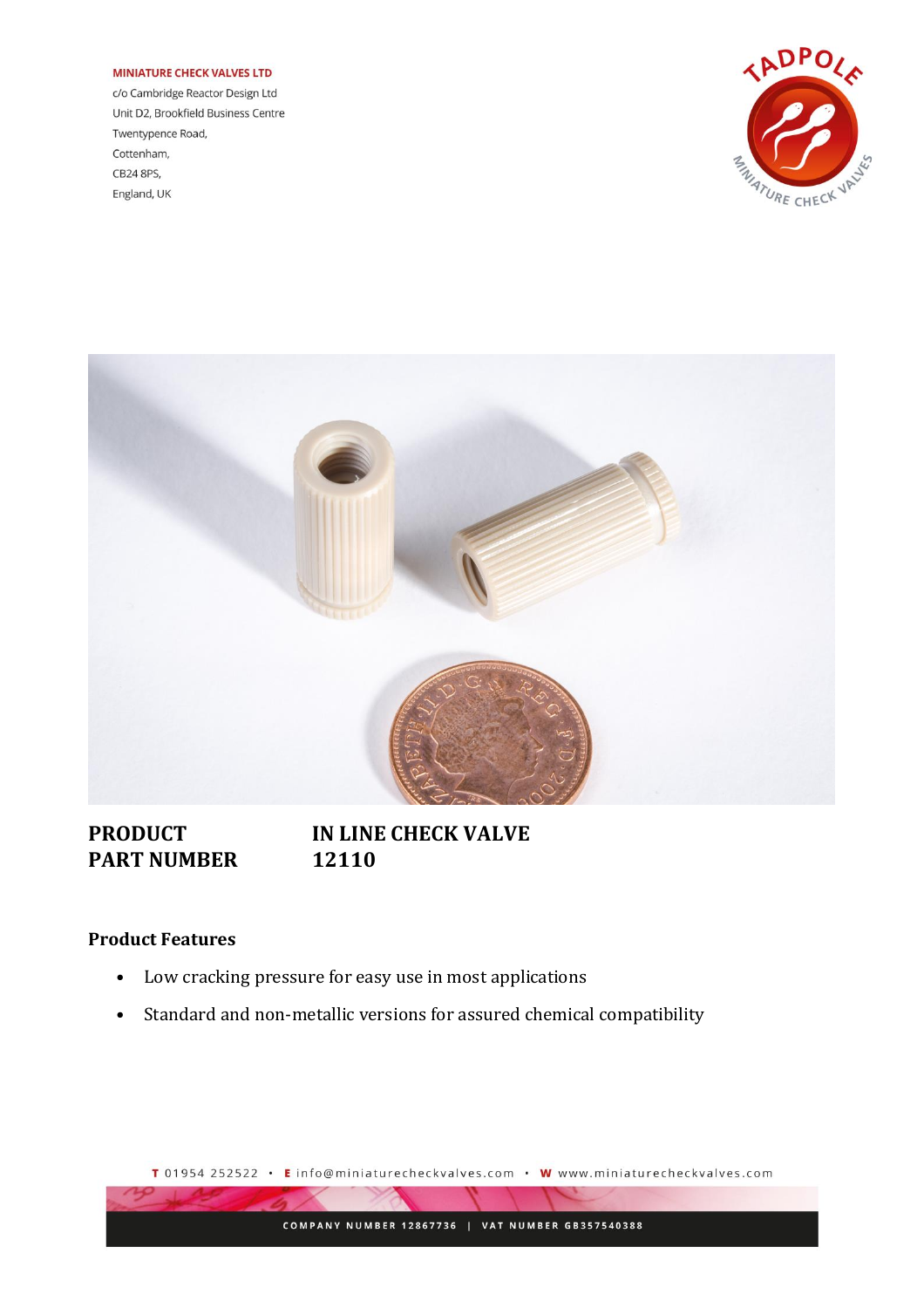### **Technical Information**

| Connectivity, both sides                                               | <b>UNF</b> | $\frac{1}{4} - 28$ |
|------------------------------------------------------------------------|------------|--------------------|
| Material                                                               |            | <b>PEEK</b>        |
| <b>Total Pressure rating</b>                                           | Bar        | 30                 |
| Nominal flow of air with the pressure drop across the valve of 1 bar   | nL/min     | 10                 |
| Nominal flow of water with the pressure drop across the valve of 1 bar | L/min      | 0.3                |
| Spring material options                                                |            | 316 SS             |
|                                                                        |            | C22                |
|                                                                        |            | C276               |
| <b>Cracking Pressure options</b>                                       | Bar        | 0.1                |
|                                                                        |            | 0.2                |
|                                                                        |            | 0.5                |
|                                                                        |            | $\mathbf{1}$       |
|                                                                        |            | 2                  |
| Seal options                                                           |            | <b>EPDM</b>        |
|                                                                        |            | <b>FKM</b>         |
|                                                                        |            | <b>VMQ</b>         |
|                                                                        |            | <b>FFKM</b>        |
| Operating temperature range, FKM                                       | C          | -20C to 150C       |
| <b>Recommended fittings from IDEX</b>                                  |            |                    |
| Fitting (P-331, 1/4-28 Peek Nut for 1/8" tubing)                       |            | Peek               |
| Ferrule (P-359-Tefzel ferrule for 1/8 tubing)                          |            | Tefzel             |
| Fitting (LT-115, 1/4-28 Peek Nut for 1/16" tubing)                     |            | Peek               |
| Ferrule (P-248-Tefzel ferrule for 1/16 tubing)                         |            | Tefzel             |
| Fitting (P-331, 1/4-28 Peek Nut for 2mm tubing)                        |            | Peek               |
| Ferrule (P-355-KEL-F ferrule for 2mm tubing)                           |            | Kel-F              |

## **For Example Part Number = 12110-PEEK/PEEK-316-0.1BARG-FKM**

*(standard configuration is with 316 Stainless Steel Springs, Cracking Pressure of 0.1 Bar, FFKM Seal)*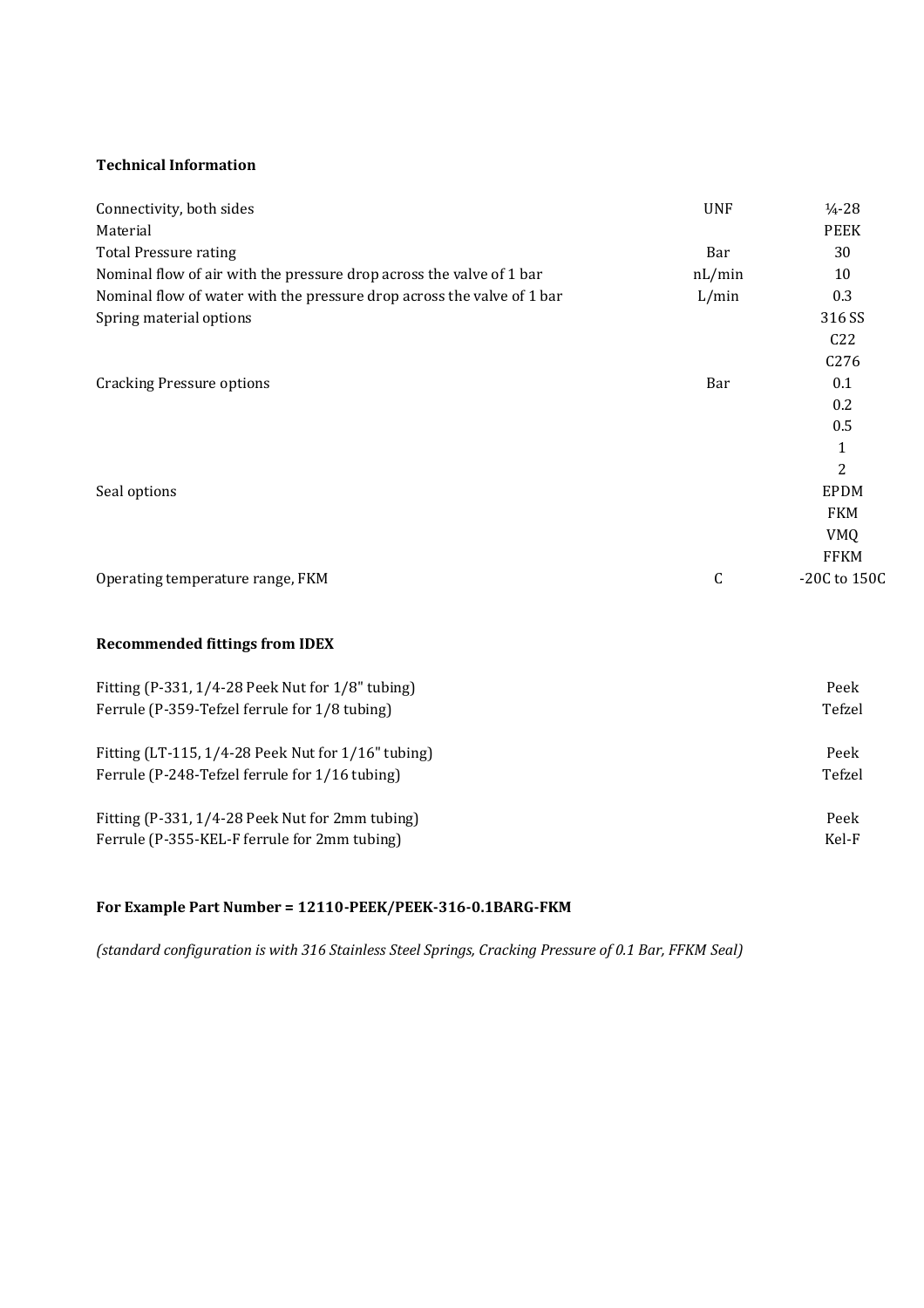